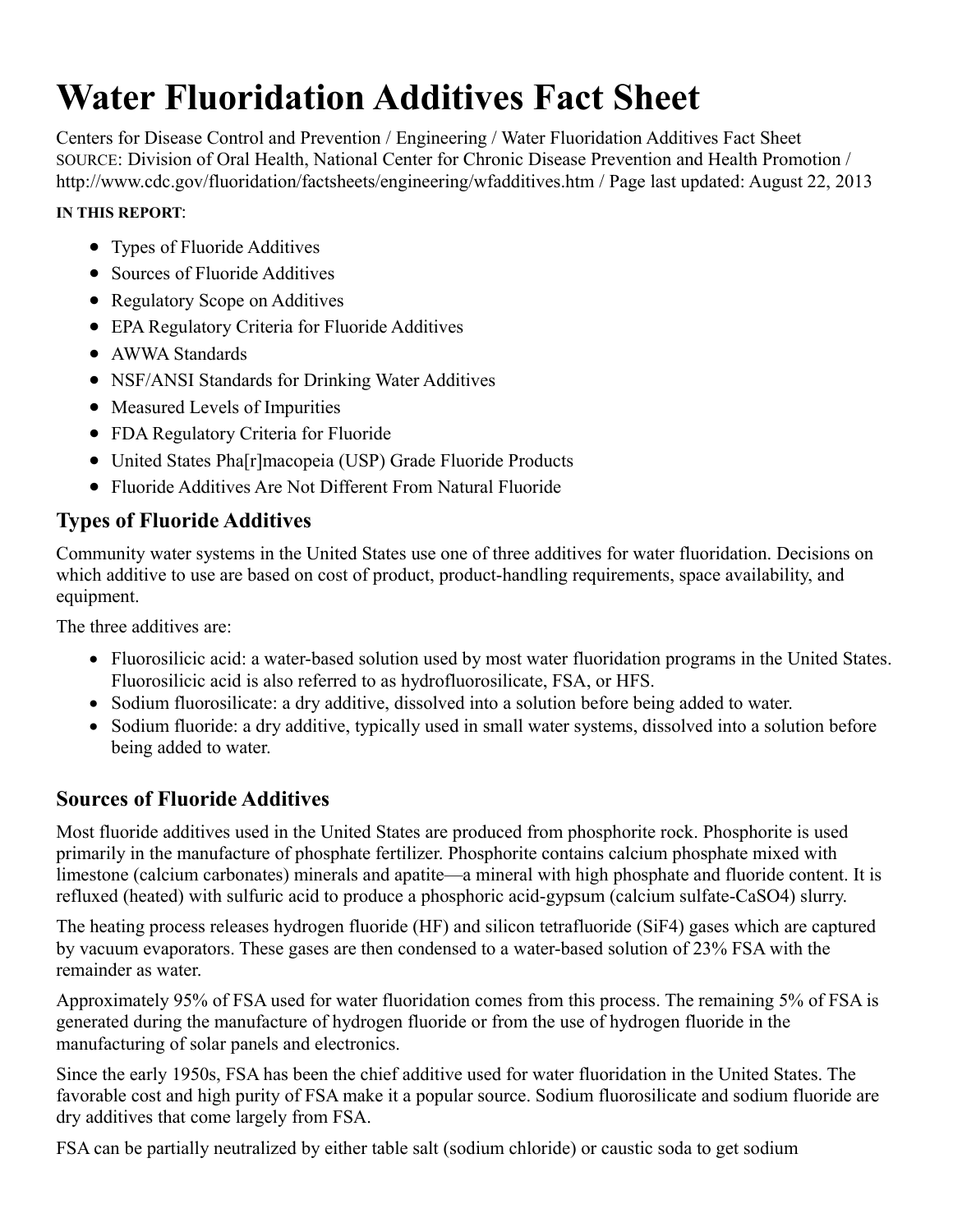fluorosilicate. If enough caustic soda is added to neutralize the fluorosilicate completely, it results in sodium fluoride. Sodium fluoride is also produced by mixing caustic soda with hydrogen fluoride, although approximately 90% of the sodium fluoride used in the United States comes from FSA.

# **Regulatory Scope on Additives**

The U.S. Environmental Protection Agency (EPA) has authority over safe community drinking water, as specified in the Safe Drinking Water Act. On the basis of the scientific study of potential adverse health effects from contaminated water, the EPA sets a Maximum Contaminant Level (MCL) concentration allowed for various organisms or substances.

Although EPA does not specifically regulate levels of "direct additives," which are chemicals added to water in the course of treatment, it does specify that the addition of chemicals as part of treatment should not exceed the MCL concentration for regulated substances. This MCL limit includes the levels naturally occurring in the source water, plus the contribution from direct additives. In 1979, EPA executed a Memorandum of Understanding with the U.S. Food and Drug Administration (FDA) to establish and clarify areas of authority in controlling additives in drinking water. FDA has regulatory oversight on food additives, which includes bottled water, and EPA has regulatory oversight on direct additives in public drinking water supplies.

Because of the decision to transfer the additives program to the private sector, EPA declared a moratorium in 1980 on issuing new advisory opinions on additives. EPA awarded a cooperative agreement to a group of nonprofit, nongovernmental organizations led by the National Sanitation Foundation (NSF) in 1985 to develop a new additives program. Three years later, EPA announced that the new National Sanitation Foundation/American National Standards Institute (NSF/ANSI) Standard 60 was functioning.

A good reference for drinking water treatment quality-assurance practices of governmental authorities in various countries is the Overview of National and International Guidelines and Recommendations on the Assessment and Approval of Chemicals Used in the Treatment of Drinking Water. It also gives context to the United States AWWA and NSF/ANSI standards and practices.

# **EPA Regulatory Criteria for Fluoride Additives**

All additives used at water treatment plants, including fluoride additives, must meet strict quality standards that assure the public's safety. These additives are subject to a stringent system of standards, testing, and certificates by the American Water Works Association (AWWA) and the National Sanitation Foundation/American National Standards Institute (NSF/ANSI). Both of these entities are nonprofit, nongovernmental organizations.

Optimally fluoridated community water systems add fluoride to a level between  $0.7 - 1.2$ mg/L. Fluoride is sometimes naturally present in water at much higher levels, so the EPA established a Maximum Contaminant Level for fluoride of 4.0 mg/L (parts per million).

The EPA has not established an MCL for silicates, the second most prevalent substance in FSA, because there are no recognized health concerns. NSF/ANSI Standard 60, however, has a Maximum Allowable Level of 16 mg/L for sodium silicates as corrosion control agents. This is mainly to control turbidity—a measure of water clarity or how much the material suspended in water decreases the passage of light through the water.

Studies have shown that silicofluorides achieve virtually complete dissolution and ionic disassociation at the concentrations they are added to the drinking water. The equilibrium reached at the pH, temperature, and fluoride concentration used in water fluoridation account for this. One study reported that no intermediates or other products were observed at pH levels as low as 3.5. (Finney WF, Wilson E, Callender A, Morris MD, Beck LW. Reexamination of hexafluorosilicate hydrolysis by fluoride NMR and pH measurement. *Environ Sci Technol* 2006;40:8:2572).

The studies that examined potential health effects from sodium fluoride additives in drinking water should also apply to FSA because of the same disassociation results.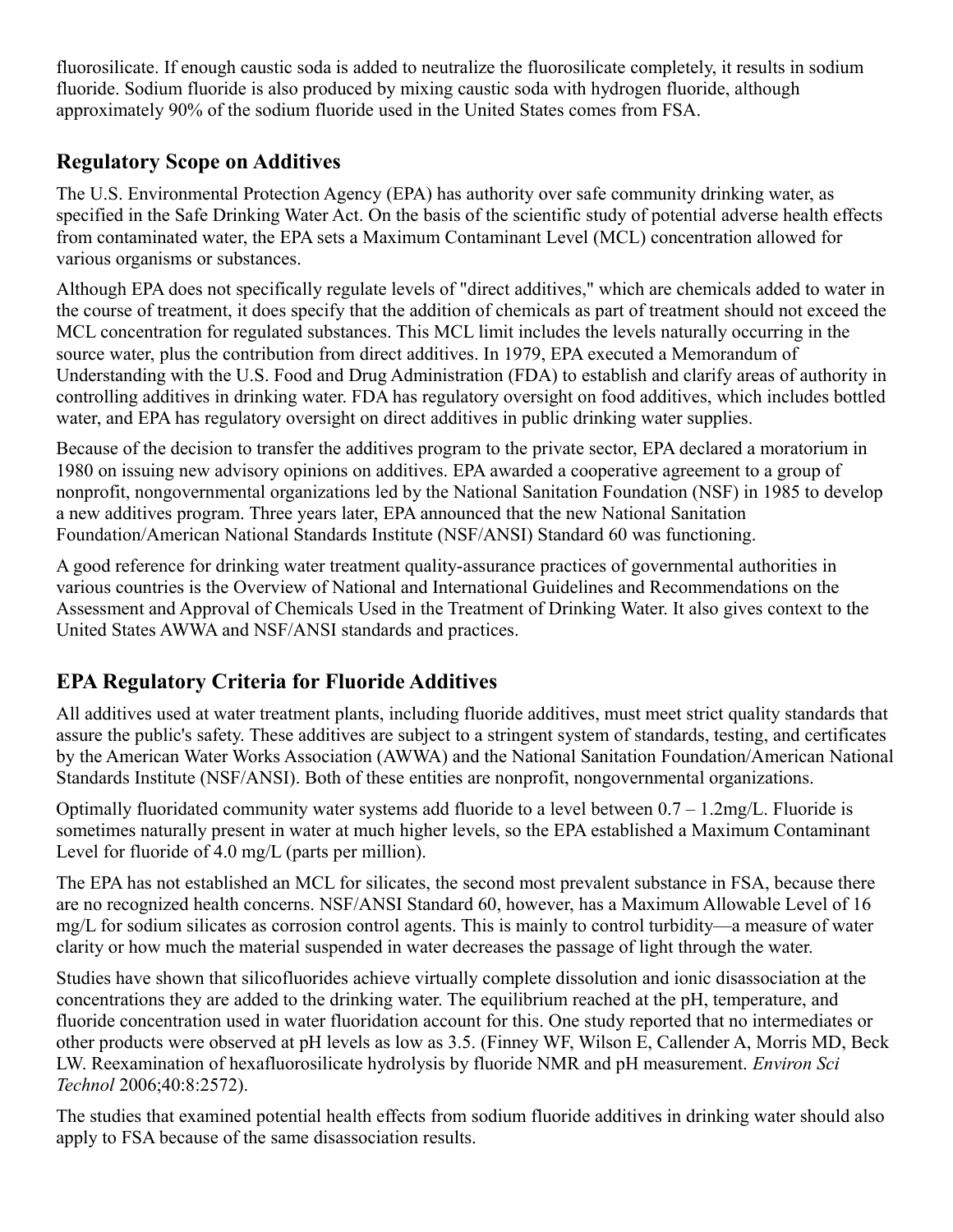### **AWWA Standards**

The AWWA sets the minimum requirements for a product's design, installation, performance, and manufacturing. The AWWA standards for fluoride additives are ANSI/AWWA B701-06 (sodium fluoride), ANSI/AWWA B702-07 (sodium fluorosilicate) and ANSI/AWWA B703-08 (FSA). AWWA's standards are prepared by its Fluoride Standards Committee, with oversight by the Standards Council, concurrence by the AWWA Board of Directors, and concurrence by ANSI. AWWA standards are reviewed and updated at least every 5 years. AWWA standards stipulate product quality testing requirements and verification.

# **NSF/ANSI Standards for Drinking Water Additives**

The NSF/ANSI standard 60 limits a chemical or product's contribution of contaminants to drinking water applications. Standard 60 provides for product purity and safety assurance that aim to prevent adding harmful levels of contaminants from chemicals and water treatment additives.

Forty-seven states have laws or regulations requiring product compliance with Standard 60. NSF/ANSI standards 60 and 61 were developed by a consortium of associations, including NSF, AWWA, ANSI, the Association of State Drinking Water Administrators, and the Conference of State Health and Environmental Managers. Standards 60 and 61 are accepted by the EPA as the requirements for controlling potential harmful effects from products added to water for its treatment. These standards replaced the former EPA Additives Advisory Program. More information on Standard 60 is posted on NSF's website: http://www.nsf.org/services/by-industry/water-wastewater/water-treatment-chemicals/nsf-ansi-standard-60 $\blacksquare$ .

Independent verification organizations, including NSF International and Underwriters Laboratories, verify that fluoride additives comply with the NSF/ANSI standards. These organizations test fluoride additives for regulated metal compounds and other substances that have an EPA MCL. For a fluoride additive product to meet certification standards, regulated metal compounds added by the water treatment process must have a concentration less than 10% of the MCL.

A comprehensive assessment of the ANSI/NSF Standard 60 for more than 50 additives was published in 2004. This peer-reviewed assessment concluded that the process successfully achieved the stated goals of preventing problems with trace contaminants in U.S. water treatment additives. More information is available from Brown, Cornwell, MacPhee. Trace contaminants in water treatment chemicals. *Journal American Water Works Association* 2004;96:12:111–125.

# **Measured Levels of Impurities**

Fluoride additives are analyzed for impurities that have been identified as having the potential to occur. Those impurities include arsenic, lead, and radionuclides. Verification on compliance with NSF/ANS standard 60 must also be certified. NSF presents a detailed fact sheet on the documented quality of fluoride additives [NSF Fact Sheet on Fluoridation Products]. The fact sheet is based on separate product samples analyzed from 2000 to 2006.

Consumers sometimes raise concerns about arsenic in drinking water and the fact that fluoride additives may contain some arsenic. The EPA allowable criterion for arsenic consumption in drinking water is 10 parts per billion. NSF quality testing has found that most fluoride additive samples do not have detectable levels of arsenic. For those samples that do test positive, the arsenic level that an average consumer would experience over an entire year of drinking water at a maximum dosage of 1.2 mg/L fluoride would only be about1.2% of the EPA allowable amount.

Other impurities in the NSF International-certified fluoride product testing were found to be even lower than the arsenic levels, with only 1%–3% of fluoride products containing detectable levels of metals. The average exposure to a typical consumer would be less than 0.1% of the EPA allowable levels.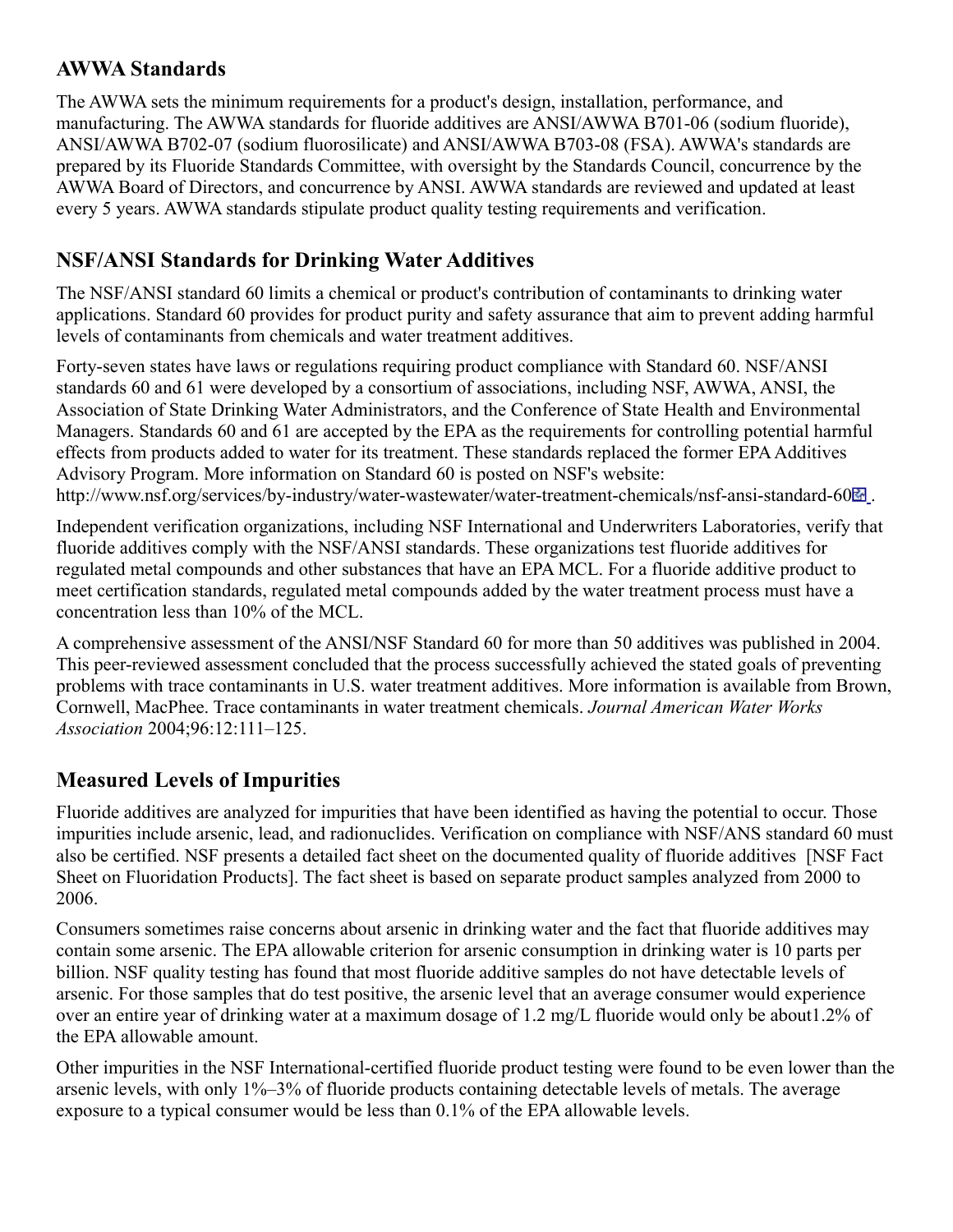# **FDA Regulatory Criteria for Fluoride**

The U.S. Food and Drug Administration (FDA) does not regulate additives to community drinking water, because its regulatory reach concerns the safety and efficacy of food, drugs, or cosmetic-related products. Because the FDA has authority over bottled water as a consumer beverage (Federal Register, Volume 44, No. 141, July 20, 1979), they do regulate the intentional addition of fluoride to bottled water and requires labeling identifying the additive used. Bottlers typically use NSF/ANSI Standard 60-certified fluoride product.

In 2006, the FDA announced that bottled water with greater than 0.6 and up to 1.0 mg/L could be labeled with the statement "Drinking fluoridated water may reduce the risk of tooth decay." Questions About Bottled Water and Fluoride provides additional information on FDA requirements. Fluoride in bottled water that is marketed as a consumer beverage is also included.

The FDA also regulates fluoride in over-the-counter drug products, such as toothpaste and mouthwash, and in prescription items, such as fluoride supplements and professional-strength gels and foams. The FDA does not have criteria on allowable impurities in sodium fluoride or fluorosilicates products.

## **United States Pharmacopeia (USP) Grade Fluoride Products**

Some have suggested that pharmaceutical grade fluoride additives should be used for water fluoridation. Pharmaceutical grading standards used in formulating prescription drugs are not appropriate for water fluoridation additives. If applied, those standards could actually increase the amount of impurities as allowed by AWWA and NSF/ANSI in drinking water.

The U.S. Pharmacopeia-National Formulary (USP-NF) presents monographs on tests and acceptance criteria for substances and ingredients by manufacturers for pharmaceuticals. The USP 29 NF–24 monograph on sodium fluoride provides no independent monitoring or quality assurance testing. That leaves the manufacturer with the responsibility of quality assurance and reporting. Some potential impurities have no restrictions by the USP including arsenic, some heavy metals regulated by the U.S. EPA, and radionuclides.

The USP does not provide specific protection levels for individual contaminants, but tries to establish a relative maximum exposure level of a group of related contaminants. The USP does not include acceptance criteria for fluorosilicic acid or sodium fluorosilicate.

Given the volumes of chemicals used in water fluoridation, a pharmaceutical grade of sodium fluoride for fluoridation could potentially contain much higher levels of arsenic, radionuclides, and regulated heavy metals than a NSF/ANSI Standard 60-certified product.

AWWA-grade sodium fluoride is preferred over USP-grade sodium fluoride for use in water treatment facilities because the granular AWWA product is less likely to result in dusting exposure of water plant operators than the more powder-like USP-grade sodium fluoride.

### **Fluoride Additives Are Not Different From Natural Fluoride**

Some consumers have questioned whether fluoride from natural groundwater sources, such as calcium fluoride, is better than fluorides added "artificially," such as FSA or sodium fluoride. Two recent scientific studies listed below demonstrate that the same fluoride ion is present in naturally occurring fluoride or fluoride drinking water additives and that no intermediates or other products were observed at pH levels as low as 3.5. In addition, fluoride metabolism is not affected differently by the chemical compounds nor are they affected by whether the fluoride is present naturally or artificially.

- The ionic speciation study conducted in 2006 mentioned previously (Finney WF, Wilson E, Callender A, Morris MD, Beck LW. Re-examination of hexafluorosilicate hydrolysis by fluoride NMR and pH measurement. *Environ Sci Technol* 2006;40:8:2572)
- The pharmacokinetics of ingested fluoride was studied by a 2008 study (G.M. Whitford, F.C. Sampaio, C.S. Pinto, A.G. Maria, V.E.S. Cardoso, M.A.R. Buzalaf, Pharmacokinetics of ingested fluoride: Lack of